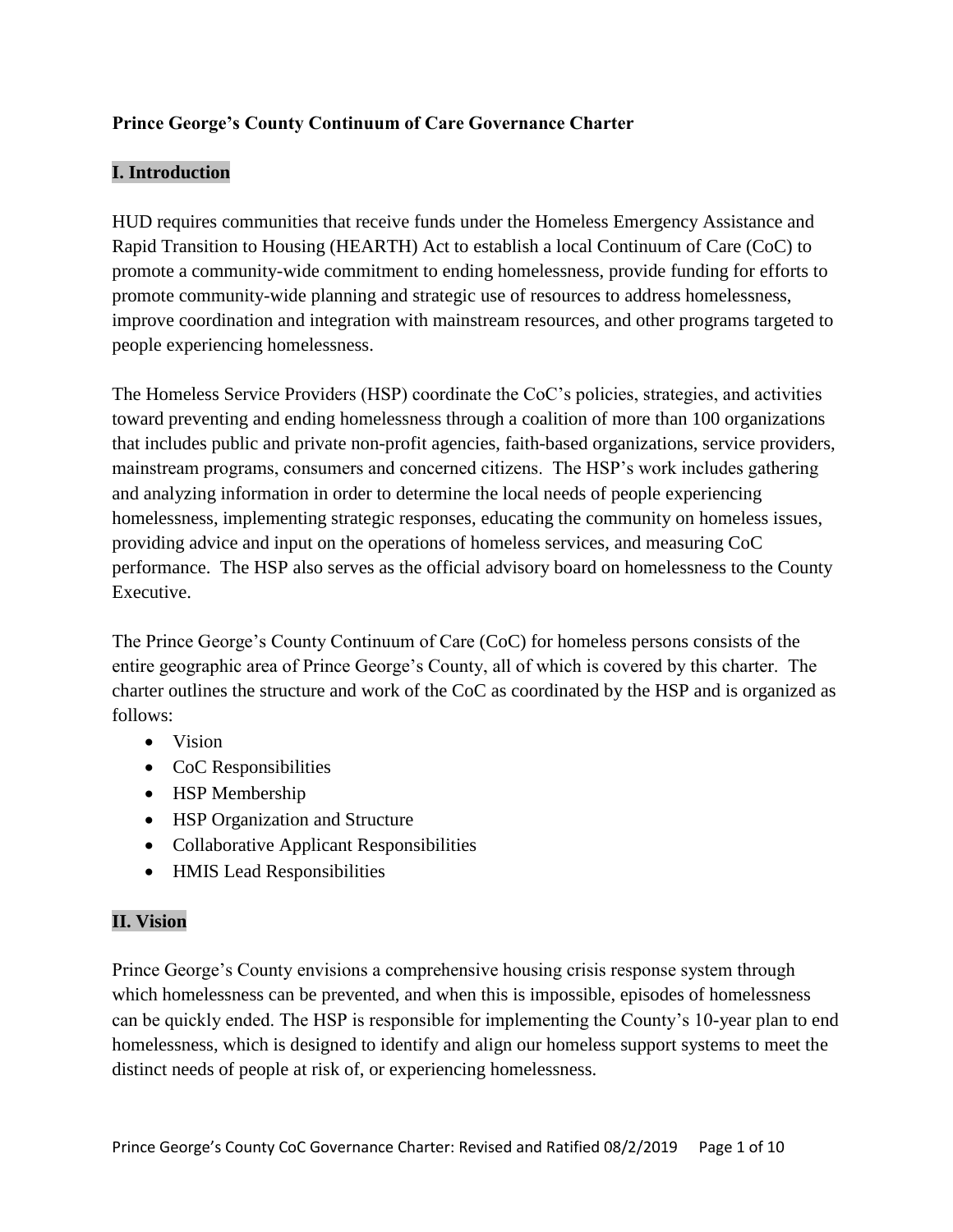The County shares the goals of the Federal Strategic Plan to Prevent and End Homelessness:

- Ending veterans' homelessness
- Ending chronic homelessness
- Ending family, unaccompanied youth and child homelessness by 2020
- Setting a path to ending all homelessness

To make these goals a reality, the Homeless Services Partnership (HSP) commits to:

- Preventing homelessness whenever possible;
- Ensuring easy access to communitywide, culturally competent, safe and effective housing and homeless services;
- Ensuring people exit homelessness as quickly as possible;
- Connecting people to communities and the resources needed to thrive; and
- Building and sustaining the political will and community support to end homelessness

## **III. Responsibilities of the Prince George's County CoC**

The responsibilities of the Prince George's County CoC, the HSP, and Prince George's County Department of Social Services (PGCDSS) as the Collaborative Applicant and Homeless Management Information System (HMIS) Lead include the following activities: Operate the CoC; Operate an HMIS; CoC Planning; Prepare an application for CoC Funds.

## **A. Operate the CoC**

- Develop, follow, and update annually this Governance Charter, which includes all procedures and policies needed to comply with HUD requirements and with HMIS requirements.
- Conduct bi-monthly HSP meetings and at least quarterly meetings of HSP committees, subcommittees and workgroups.
- Appoint additional committees, sub-committees or workgroups as needed.
- Recruit new HSP members, issue a public invitation for new members, and conduct an orientation session for new members at least annually.
- Establish and operate a coordinated entry system that provides an initial, comprehensive assessment of the needs of individuals and families for housing and services.
- Establish and consistently follow written standards for providing CoC assistance.
- Consult with recipients and subrecipients to establish performance targets appropriate for population and program type.
- Monitor performance of CoC recipients and subrecipients, evaluate outcomes, and take action against poor performance.
- Monitor and evaluate CoC System Performance against HUD's performance benchmarks
- Report the outcomes of CoC projects and CoC System performance to HUD annually.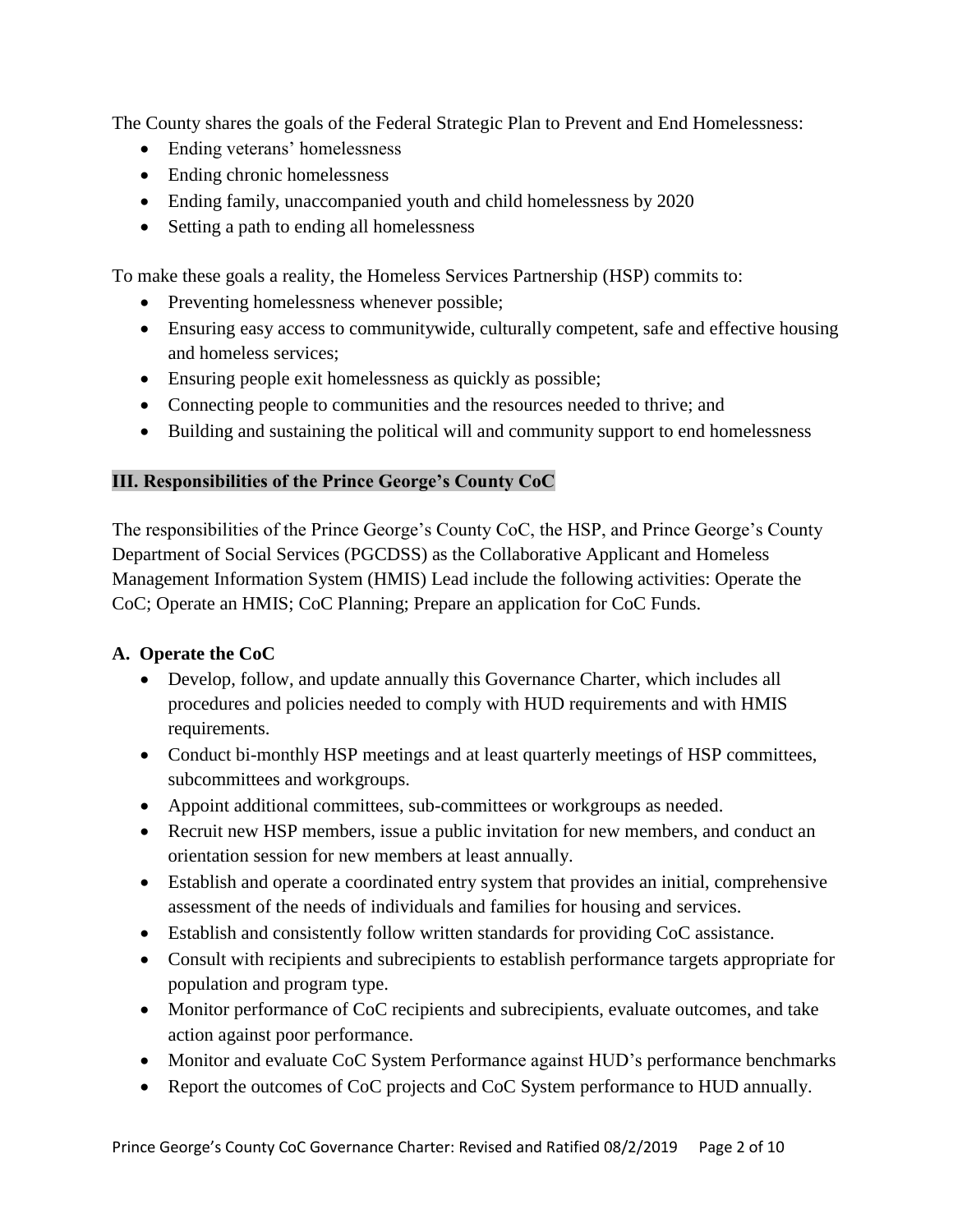## **B. Operate a Homeless Management Information System**

- Designate a single HMIS for the CoC's geography, and an eligible entity to serve as the CoC's HMIS Lead.
- Review, revise, and approve a CoC HMIS data privacy plan, data security plan, and data quality plan and ensure that the HMIS is administered in compliance with HUD requirements.
- Ensure consistent participation by CoC recipients and subrecipients in HMIS
- Utilize HMIS data and reports to allow the CoC to evaluate the efficiency of programs and the system as a whole.

# **C. CoC Planning**

- Coordinate the implementation of a housing and service system within Prince George's County that meets the needs of homeless individuals and families. At a minimum, the system encompasses the following:
	- o Outreach, engagement, and assessment
	- o Shelter, housing, and supportive services
	- o Prevention and diversion strategies
	- o Emergency relocation strategies
	- o Rapid Exit and Move on strategies
- Plan for and conduct a Point-In-Time (PIT) count of homeless persons within the CoC, including a housing inventory of shelters, transitional housing, and permanent housing for homeless persons.
- Conduct an annual gaps analysis of the needs of homeless people, as compared to available housing and services within the CoC geographic area.
- Utilize HMIS data, client interviews, and other methods to evaluate the effectiveness of CoC and ESG programs, as well as the County's homeless response system as a whole.
- Provide information required to complete the Consolidated Plan within the CoC geographic area.
- Coordinate with Emergency Shelter Grant (ESG) recipients to ensure their participation in the Coordinated Entry System and HMIS.
- Consult with ESG recipients regarding the allocation of ESG funds and the evaluation of the performance of ESG recipients.

## **D. Prepare an Application for CoC Funds**

- Design, operate, and follow a collaborative process for the development of a CoC application to HUD.
- Establish priorities that align with local and federal policies for recommending projects for CoC Program funding.
- Designate an eligible Collaborative Applicant to collect and combine the required application information from all applicants.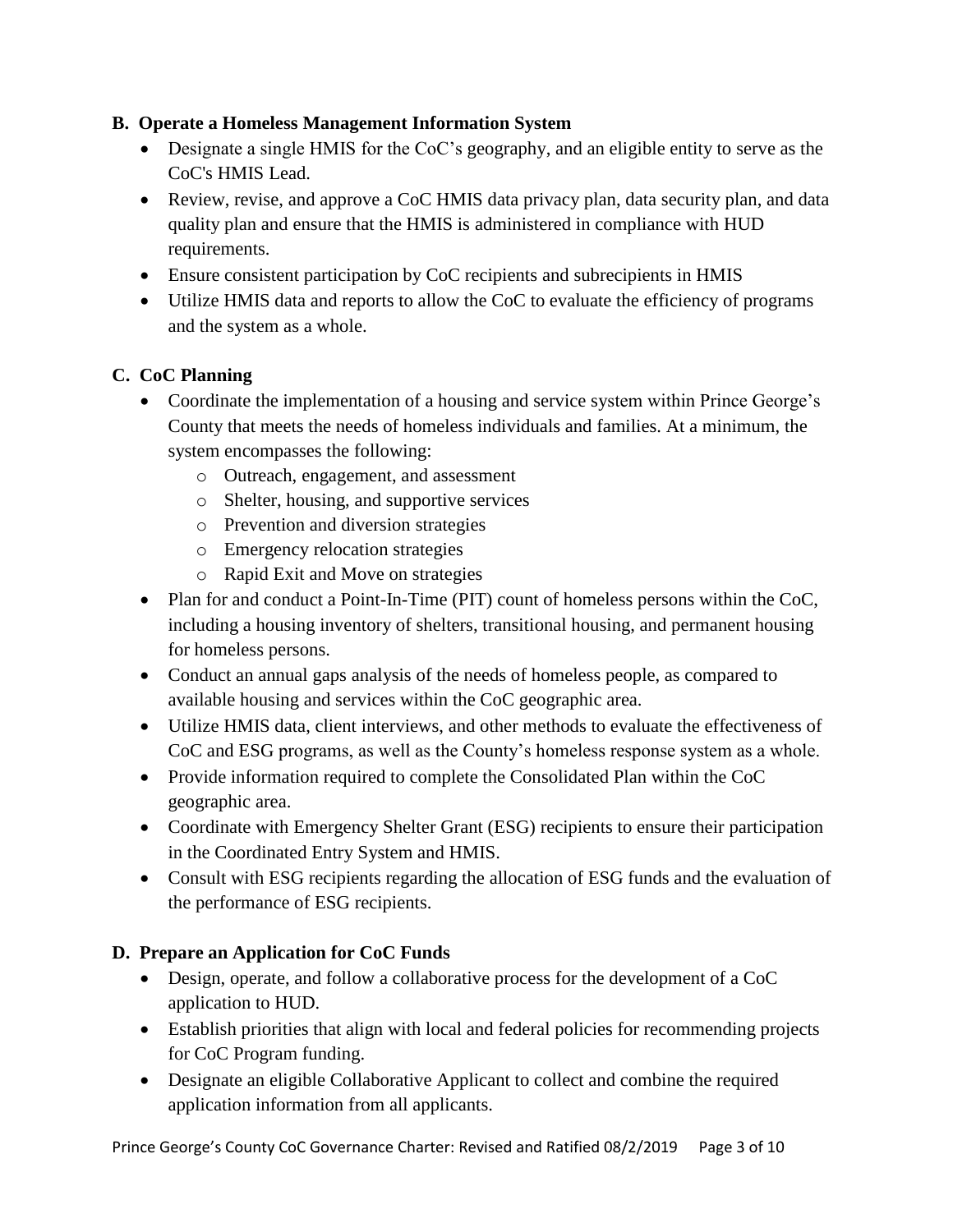- Determine whether to select the Collaborative Applicant to apply for Unified Funding Agency (UFA) designation from HUD.
- Approve the final submission of applications in response to the CoC Notice of Funding Availability (NOFA)

# **IV. HSP Membership**

## **A. General Membership**

The HSP is open to any organizations or persons residing or doing business in Prince George's County with an interest in preventing and/or ending homelessness in the community. Membership includes Faith-based organizations, Neighborhood Associations, Homeless and formerly homeless persons, Homeless advocates, Somatic and Behavioral Healthcare Providers, Government representatives, Non-profit Organizations, the Business Community, the Board of Education, Colleges and Universities, the Departments of Social Services, Health, Housing and Community Development, and Corrections, Law Enforcement, the Housing Authority, the Veteran's Administration, and Community Development Corporations. All members are encouraged to attend HSP meetings and to participate more extensively in the CoC by serving on a committee, sub-committee, or workgroup.

### **B. Duties of the HSP**

- Promote a community-wide goal to end homelessness
- Implement the strategic plan to prevent and reduce homelessness and minimize the trauma and dislocation cause to homeless families and individuals
- Review and monitor any program that is a component of the CoC
- Produce an annual report for the County Executive and Council on the state of homelessness in the county, and suggest any improvements to the CoC, including process changes, to reduce any barriers to housing and minimize the time needed to move someone from homelessness to housing
- Educate the community about homelessness, best practices to reduce homelessness and resources needed
- Recommend and promote partnerships with any private organization, business, corporation, philanthropic organization/foundation, and any municipal, state, or federal government agency to improve the County's ability to prevent and reduce homelessness

## **C. Meetings and Agenda**

The HSP holds full membership meetings at least bi-monthly. The HSP's Executive Committee, which consists of members from both the public and private sector, announces the date, time and location of these meetings, sets the meeting agenda and publishes it at least 24 hours before the meeting. Meeting agendas are posted to the HSP shared drive as well as emailed to all members for review prior to the meeting.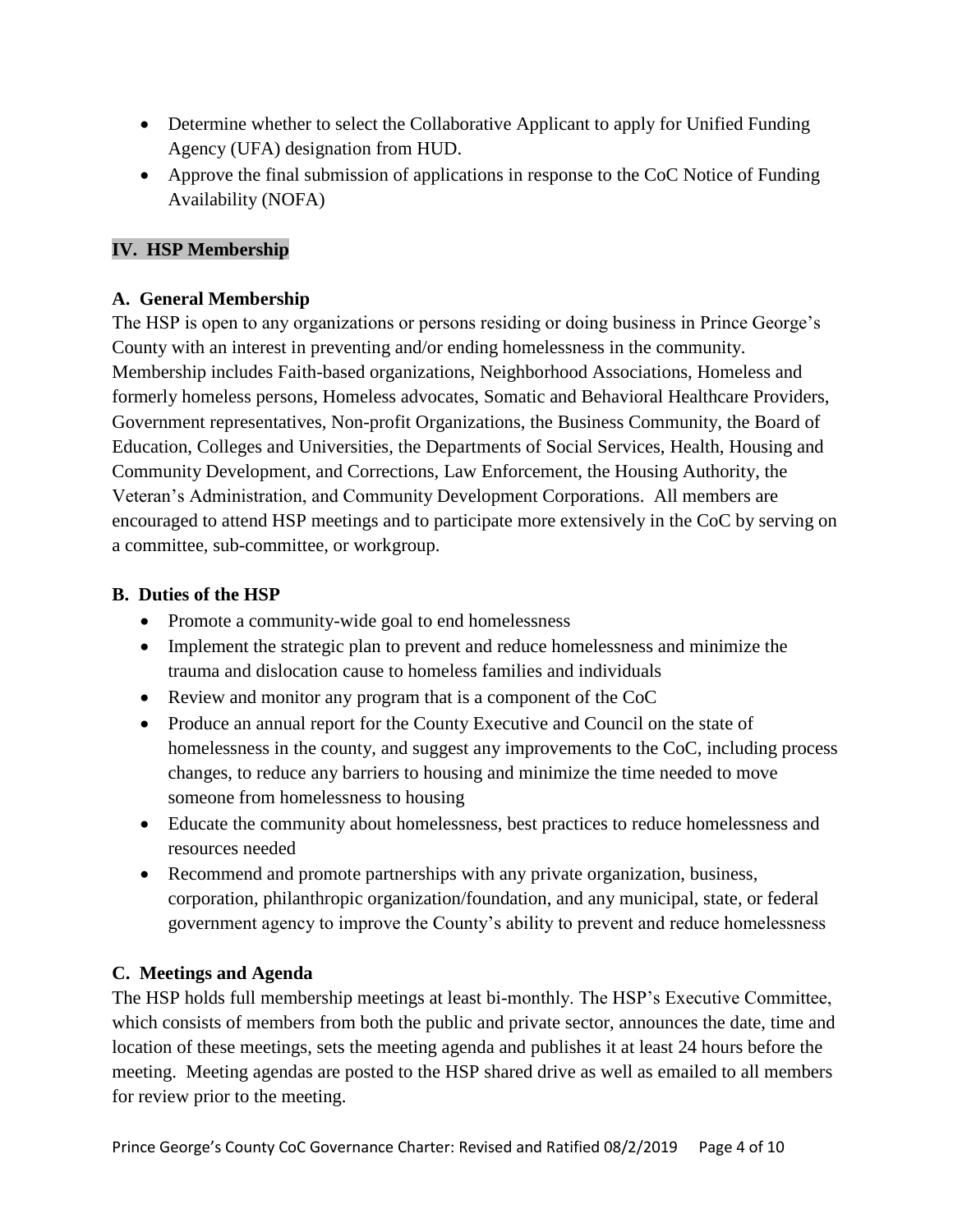## **D. Voting**

HSP members determine and approve CoC policy by a majority vote of HSP members. HSP member organizations are granted one vote per organization. This does not preclude organizations from having more than one employee attend CoC committee, subcommittee, workgroup and/or full CoC meetings. In situations where more than one employee from an organization is present at a committee, subcommittee, workgroup or full CoC meeting, only one person can represent the organization in a voting role. Furthermore, if there are different employees from the same organization, on different committee, subcommittee and/or workgroups each employee can vote at their own committee, subcommittee and/or workgroup meeting (as long as only one person per agency is voting at that meeting). HSP individual members, including homeless and formerly homeless persons, are authorized to vote as an individual.

### **V. HSP Organization and Structure**

### **HSP Executive Committee/CoC Board**

The HSP is led by the Executive Committee (CoC Board) which consists of the Co-Chairs and Co-Secretaries of the HSP; Co-Chairs of all standing committees, sub-population work groups; and three members elected from the general HSP membership. Considerations for Executive Committee representation include expertise and experience in homelessness, geographic distribution, diversification of interests, as well as HUD funded and Non-HUD funded agencies. The HSP and all of its committees, sub-committees, and work groups shall be co-chaired by a representative from the public sector and a representative from the private sector.

The term for HSP Executive Committee members is two years. Upon expiration of the term, members can be reappointed to a new two year term. If a member is appointed to fill a vacancy before a term expires, the successor serves the rest of the unexpired term. The Co-Chairs and Co-Secretaries of the HSP are elected by the general membership. Co-chairs of the committees, sub-committees, and work groups are nominated by the Executive Committee and approved by the HSP membership.

The HSP Executive Committee meets a minimum of quarterly and written agendas and meeting minutes are kept and made public to promote transparency.

The HSP Executive Committee is responsible for establishing committee, sub-committees, and work groups, as well as drafting CoC policies and procedures. Additional duties include:

- Coordinate the overall system of care
- Implement, monitor, and update the CoC's Strategic 10-Year Plan to end homelessness
- Establish and follow written standards for providing CoC assistance
- Develop and recommend policies and procedures for approval by the HSP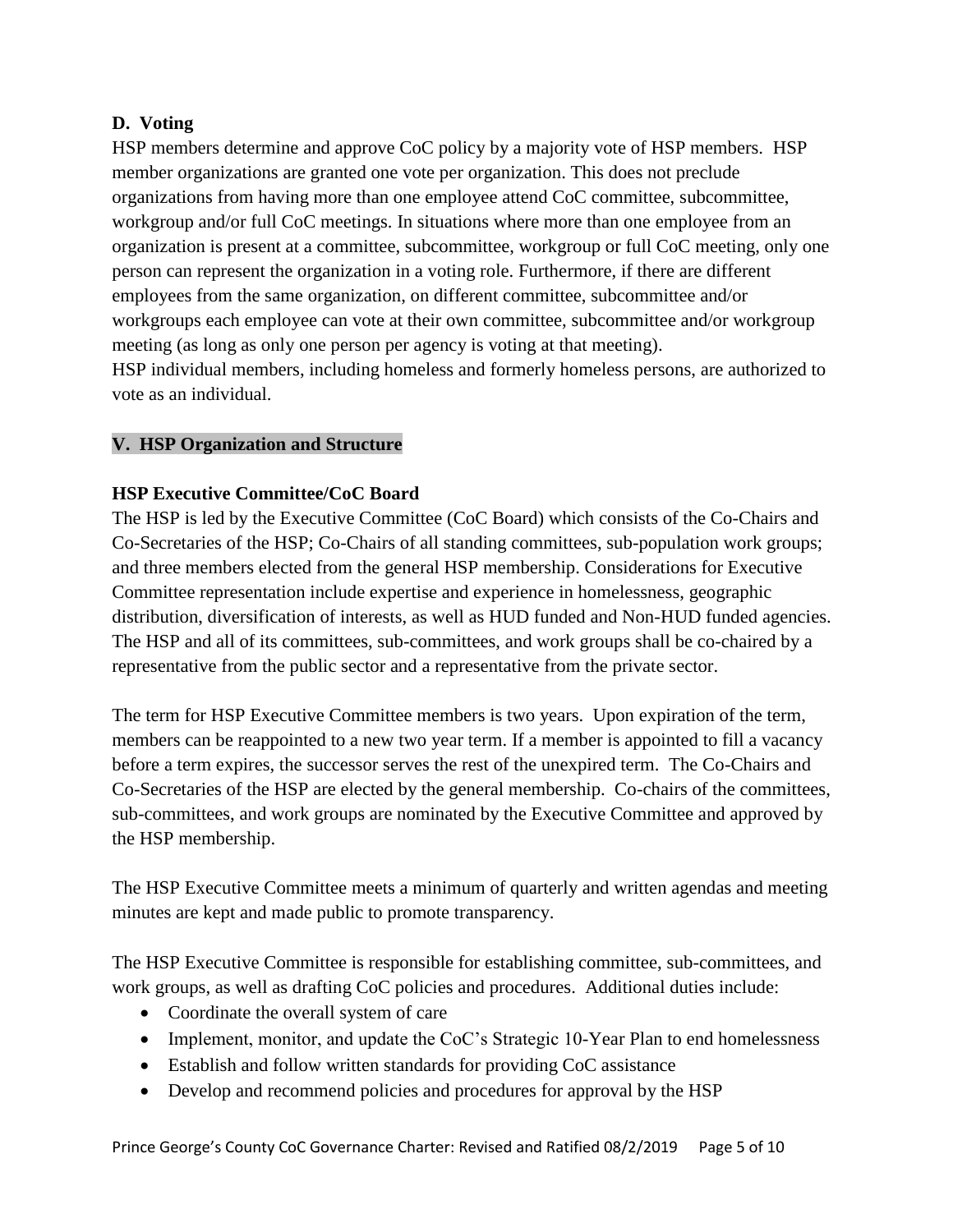- Plan CoC activities in coordination with appropriate groups including all other committees, subcommittees, and workgroups
- Review summary reports from all activities of committees, subcommittees, and workgroups
- Hold meetings of the full membership, with published agendas, at least bi-monthly
- Coordinate the full CoC to adopt, follow, and update annually a governance charter in consultation with the Collaborative Applicant and HMIS Lead

### **Conflict of Interest**

The CoC, the HSP and its Executive Committee will comply with the Conflict of Interest requirements outlined in 24 CFR part 578.95. In addition, any individual participating in or influencing decision-making must identify actual or perceived conflicts of interest as they arise and comply with this policy. Disclosure should occur at the earliest possible time and, if possible, prior to discussion of any issue. Individuals with a conflict should abstain from voting on any issue in which they may have a conflict. No member of the HSP Board shall vote upon or participate in the discussion of any matter which shall have a direct financial bearing on the organization that the member represents. This includes all decisions with respect to funding, awarding contracts, and implementing corrective actions. Any HSP Board member finding themselves in a situation where conflict of interest may arise shall recuse himself/ herself from proceedings. The recusal shall be duly recorded in the HSP minutes. All HSP processes shall comply as it relates with the requirements of 24 CFR Part 578.95(b).

#### **Committees, Sub-Committees, & Work Groups**

Prince George's County HSP is organized into eight committees that conduct the work of the CoC and five workgroups that represent the needs of distinct sub-populations. Each committee and workgroup is made up of stake holders from the public and private sectors and is responsible for completing the tasks and that will propel the County towards its goal of ending homelessness. Decisions made by the committees are decided by majority vote of committee membership. Each individual member has one vote, and one representative from each organization has one vote. All committees operate with two co-chairs.

Committees and workgroups provide members with a venue for coordinating efforts and assisting each other, which, in addition to improving outcomes for our consumers, makes the County a more attractive place for funders and government agencies to invest money. By working in partnership the HSP ensures that funding applications are submitted that meet the needs of our consumers, utilize the talents and strengths of provider organizations, and ultimately have a strong chance of being funded.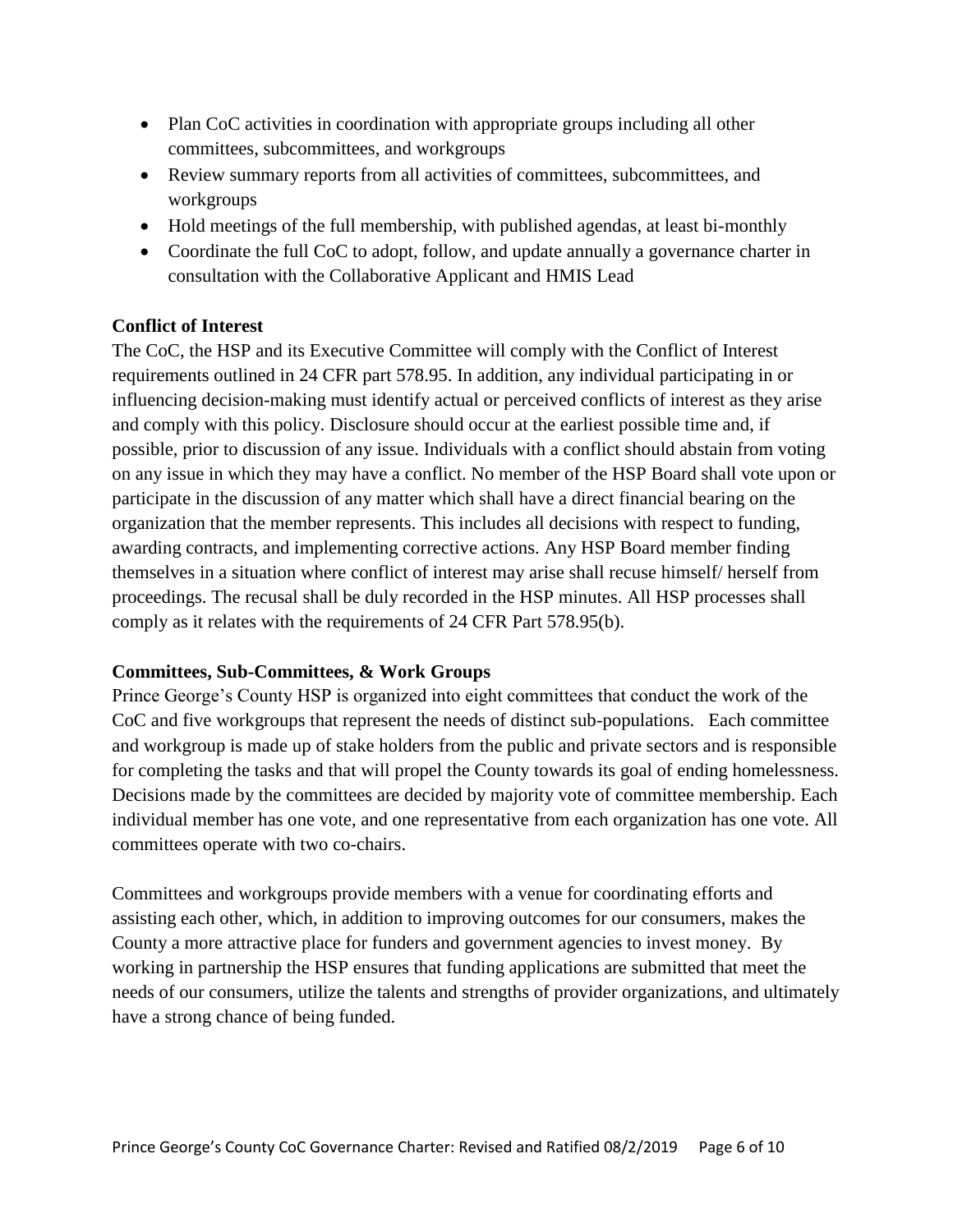

#### **Outcomes/Data Committee**

- Review and monitor aggregate CoC-wide performance through HMIS data, including the Annual Progress Report (APR), Annual Homeless Assessment Report (AHAR), Point in Time (PIT) count, and Housing Inventory Chart (HIC)
- Establish performance targets appropriate for population and program type in consultation with recipients and subrecipients
- Monitor recipients and subrecipients performance, evaluate outcomes, and recommend actions against poor performers
- Evaluate project outcomes of ESG and CoC programs, and report those outcomes to the Executive Committee
- Plan for and conduct a Point-In-Time (PIT) count of homeless persons within the CoC, including a housing inventory of shelters, transitional housing, and permanent housing for homeless persons.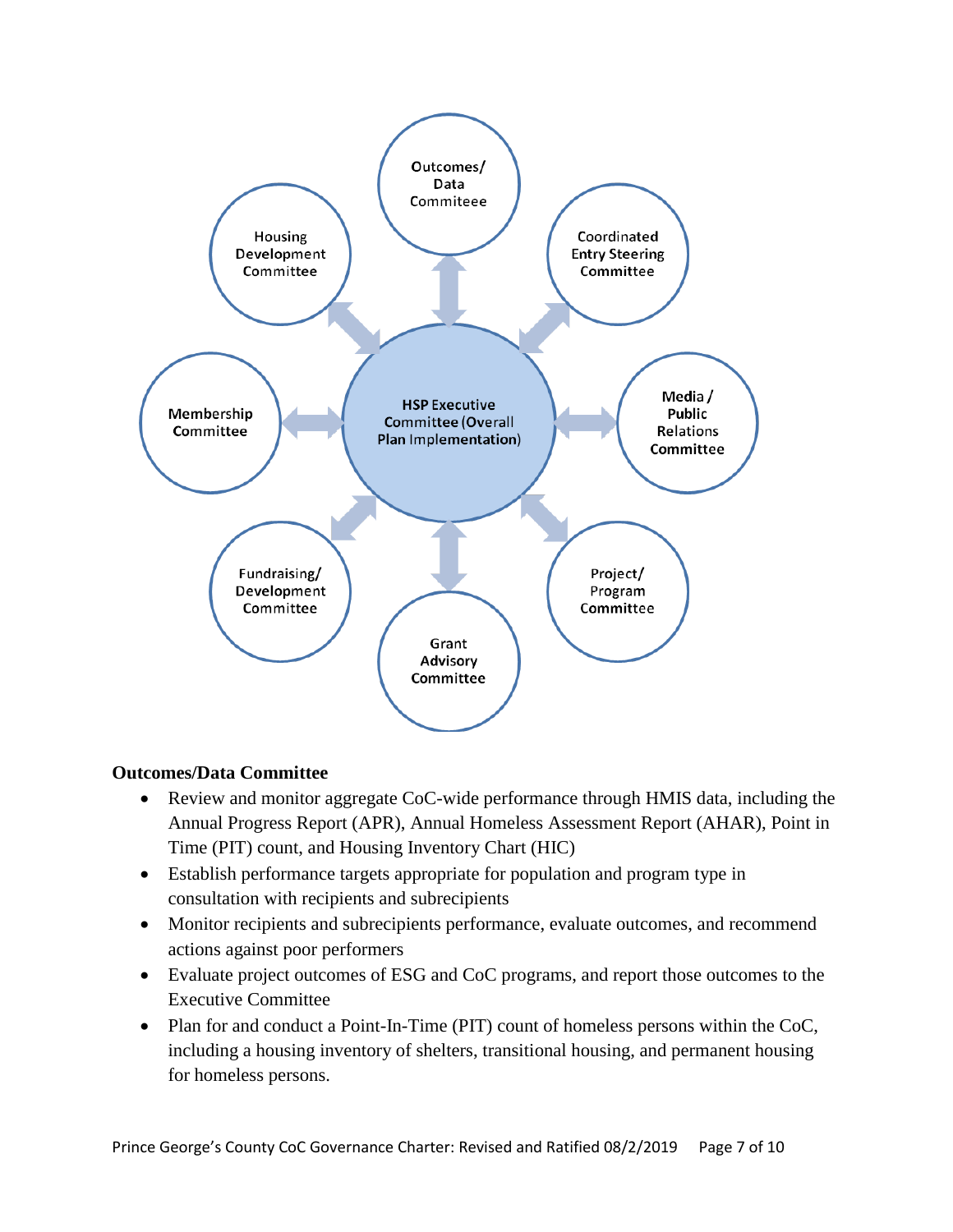**Coordinated Entry Steering Committee:** See the Prince George's County Continuum of Care: Coordinated Entry Process and Policies, incorporated herein by reference.

- Establish policies, procedures and performance benchmarks for the County's Coordinated Entry System
- Conduct an annual gaps analysis of homelessness needs and services
- Resolve conflicts between organizations utilizing the Coordinated Entry System
- Coordinate funding resources to ensure the CES is fully operational and optimized within the County
- Research National Best Practices and provide education and training to the HSP

## **Media/Public Relations Committee**

- Promote a community-wide goal to end homelessness
- Provide education to the community on homeless issues

# **Project/Program Committee**

- Provide research and national best practices to other committees, subcommittees, and workgroups
- Organize relevant trainings on best practices for the CoC
- Create and recommend Standard Operating Procedures for the different segments of the Homeless Services System
- Workgroups

The HSP has 6 active workgroups that meet regularly to ensure that the needs of homeless sub-popu**l**ations are met.

- Unaccompanied Homeless and Unstably Housed Youth
- Chronically Homeless and persons experiencing severe somatic and/or behavioral health challenges
- Veterans
- Survivors of Domestic Violence, Human Trafficking and Sexual Assault
- Returning Citizens
- Elderly and Aging

## **Grant Advisory Committee**

- Design, operate, and follow a collaborative process for the development of joint CoC applications for federal funding, including HUD CoC funding.
- Establish priorities that align with local and federal policies for recommending projects for grant funding.
- Establish criteria for competitive ranking of applications that take into account local and federal goals, program performance and organizational capacity.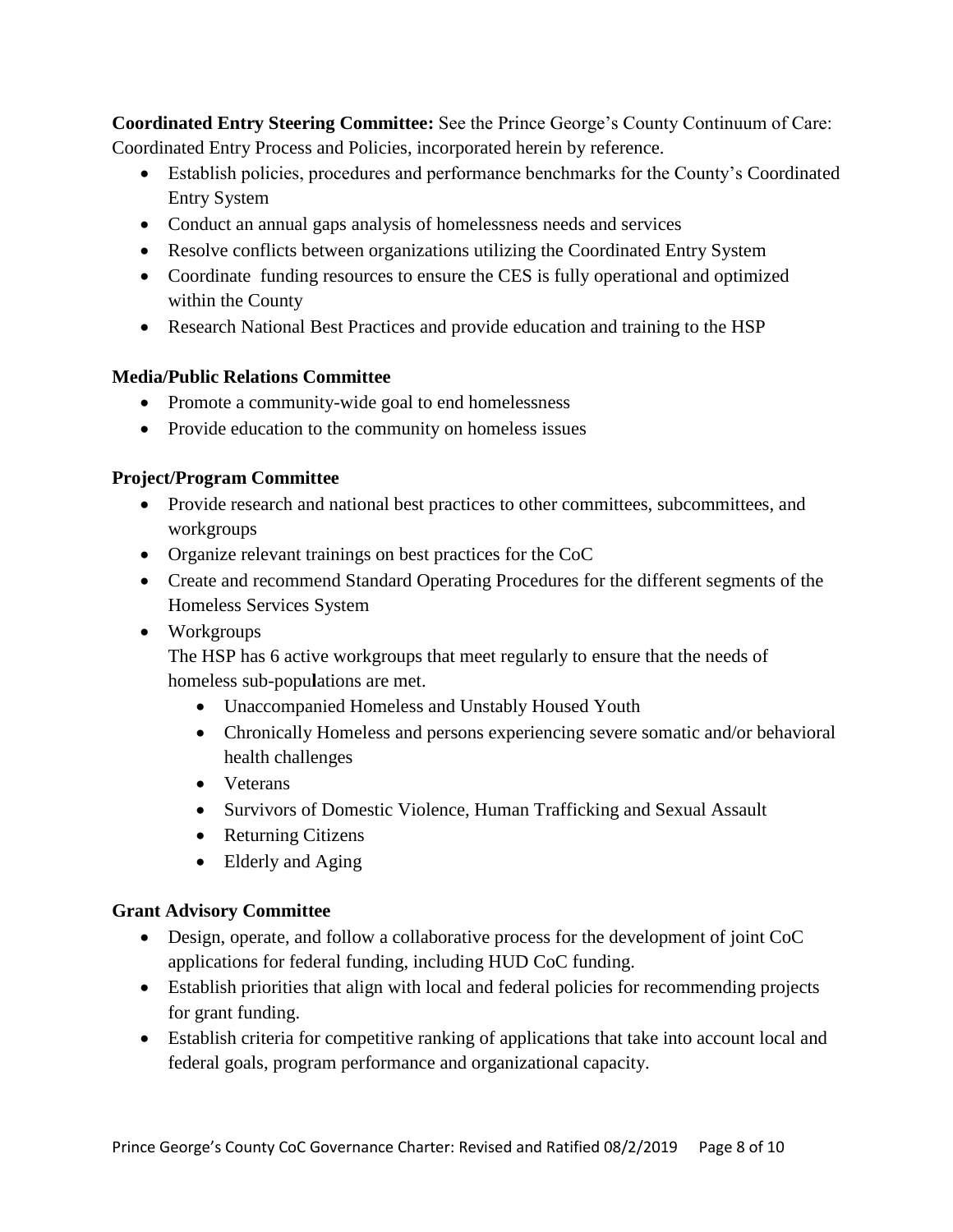#### **Fundraising/Development Committee**

- Research upcoming local, state and Federal grant competitions that could help forward the mission of the CoC and disseminate the information to the HSP
- Foster partnerships between HSP members that increase the competitiveness of grant proposals by expanding services offered while reducing redundancies

# **Membership Committee**

- Publish and disseminate an open invitation annually for persons within the Prince George's County CoC area to join as new CoC members
- Conduct an orientation session for new members at least annually
- Examine current HSP make-up and actively recruit membership from un/underrepresented populations, businesses and organizations
- Approve all membership applications

# **Housing Development Committee**

- Develop criteria and guidelines for use of Joint Transitional Housing-Rapid Rehousing, Rapid Rehousing, Permanent Supportive Housing, and Housing Voucher set-asides
- Develop Standard Operating Procedures for the use of emergency rental assistance and Rapid-Re-housing funds in the County
- Work with the Housing Authority, Department of Housing and Community Development, and housing developers to increase housing opportunities for the homeless and affordable housing within the County.
- Engage landlords and property owners
- Develop emergency relocation and move out strategies and policies

## **VI. Collaborative Applicant**

Prince George's County Department of Social Services Community Services Division acts as the Continuum of Care Collaborative Applicant. Duties include:

- Supporting the planning and operations of the CoC
- Coordinating, preparing, collecting information, and submitting the CoC Program application
- Applying for CoC Planning Funds
- Coordinating and conducting the annual PIT count
- Coordinating and completing the HIC
- Designing, operating, and following a collaborative process for the development of applications and approving submission of applications in response to a CoC Program NOFA
- Providing information required to complete the Consolidated Plan